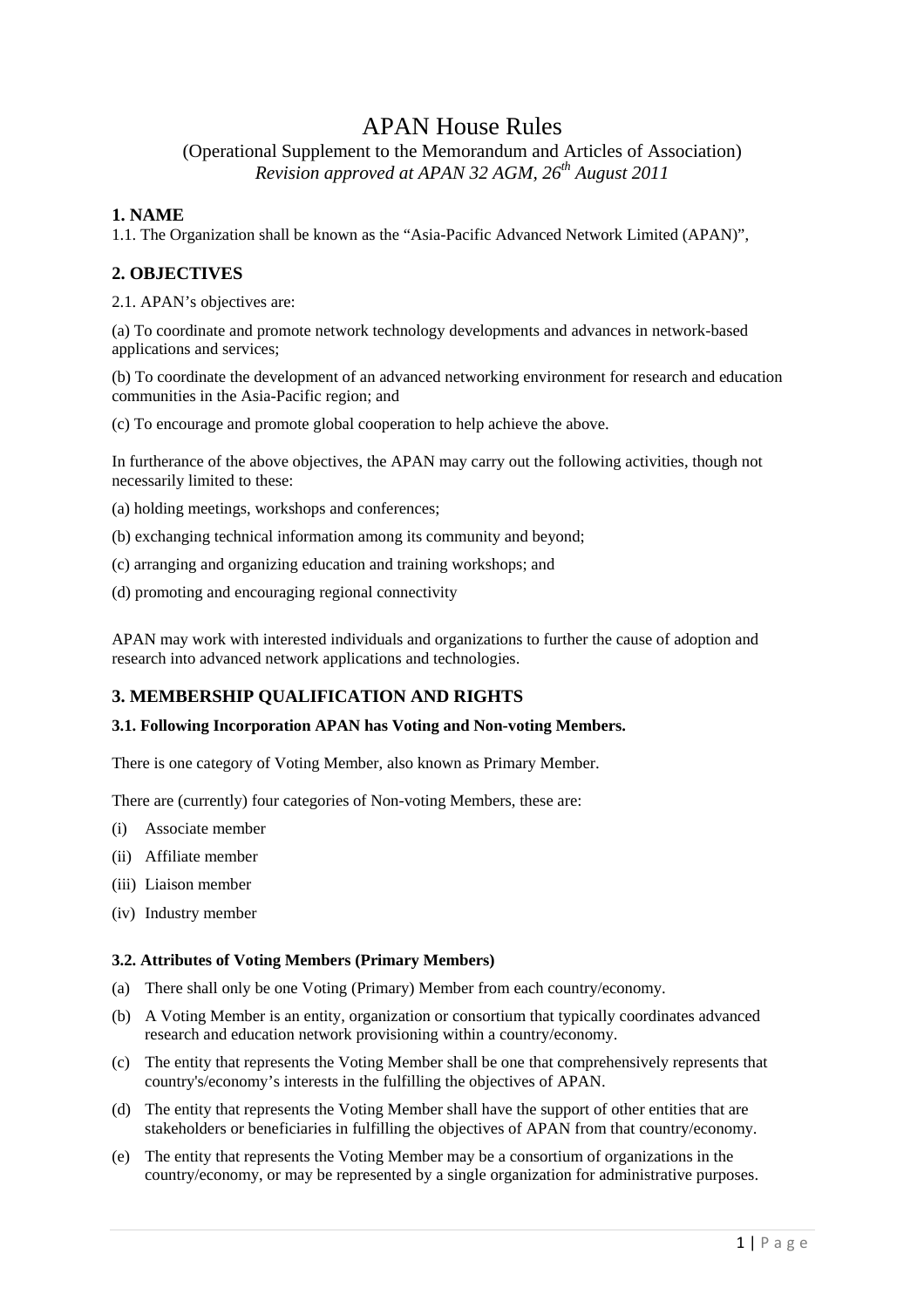- (f) The Voting Member will be the contact point for all relevant matters between that country/economy and APAN.
- (g) The number of votes for each Voting Member shall be decided by all Voting Members at a General Meeting.

### **3.3. Categories and Attributes of Non-voting Members**

#### Associate Member

An Associate Member is an organisation or consortium that has common interests in the objectives of APAN and that typically coordinates advanced research and education network provisioning within a country/economy or geographical area. There may be multiple Associate Members from each country.

#### Affiliate Member

An Affiliate Member is an organisation or consortium that has common interests in the objectives of APAN and typically represents a community that benefits from the use of the advanced research and education networks that APAN aims to facilitate and promote.

#### Liaison Member

A Liaison Member is a peer entity/organization/consortium that represents the common interest of a community in advanced networking and shares common interests in the objectives of APAN.

#### Industry Member

An Industry Member is a corporate entity with common interests in the objectives of APAN.

### **4. APPLICATION FOR MEMBERSHIP**

4.1. Primary, Associate or Affiliate Membership of APAN is open to organizations in the Asia-Pacific region supporting the objectives and role of APAN. Liaison and Industry Members may be based in other regions but must have an interest in supporting the objectives and role of APAN.

4.2. An organization wishing to join APAN should submit his organization's particulars to the Board of Directors in the form prescribed at http://www.apan.net/home/membership/application.html.

### **5. MEMEBERSHIP FEES**

- 5.1. The Membership fee shall be determined by all Voting Members at the General meeting. The current membership fees are set out in Appendix 1.
- 5.2. Membership fees shall be paid on an annual basis, and the annual period of membership shall coincide with the calendar year.
- 5.3 Invoices for Membership fees will be issued in every December for payment by the end of March next year.
- 5.4. A Member who is in arrears of its membership fee is given a grace period of 3 months to pay the annual membership fee. During the grace period a Voting (Primary) Member is still eligible to vote. Beyond the grace period, membership shall be suspended and a Primary Member shall not be eligible to vote. If membership fee is still not paid by the end of the financial year, membership shall be terminated.

#### **6. GOVERNANCE STRUCTURE**

#### **6.1. The governance structure of APAN shall comprise the following:**

- (a) Board of Directors
- (b) General Meeting of Members/ Council of Primary Members
- (c) Areas/Committees/Working Groups/Task Forces
- (d) Secretariat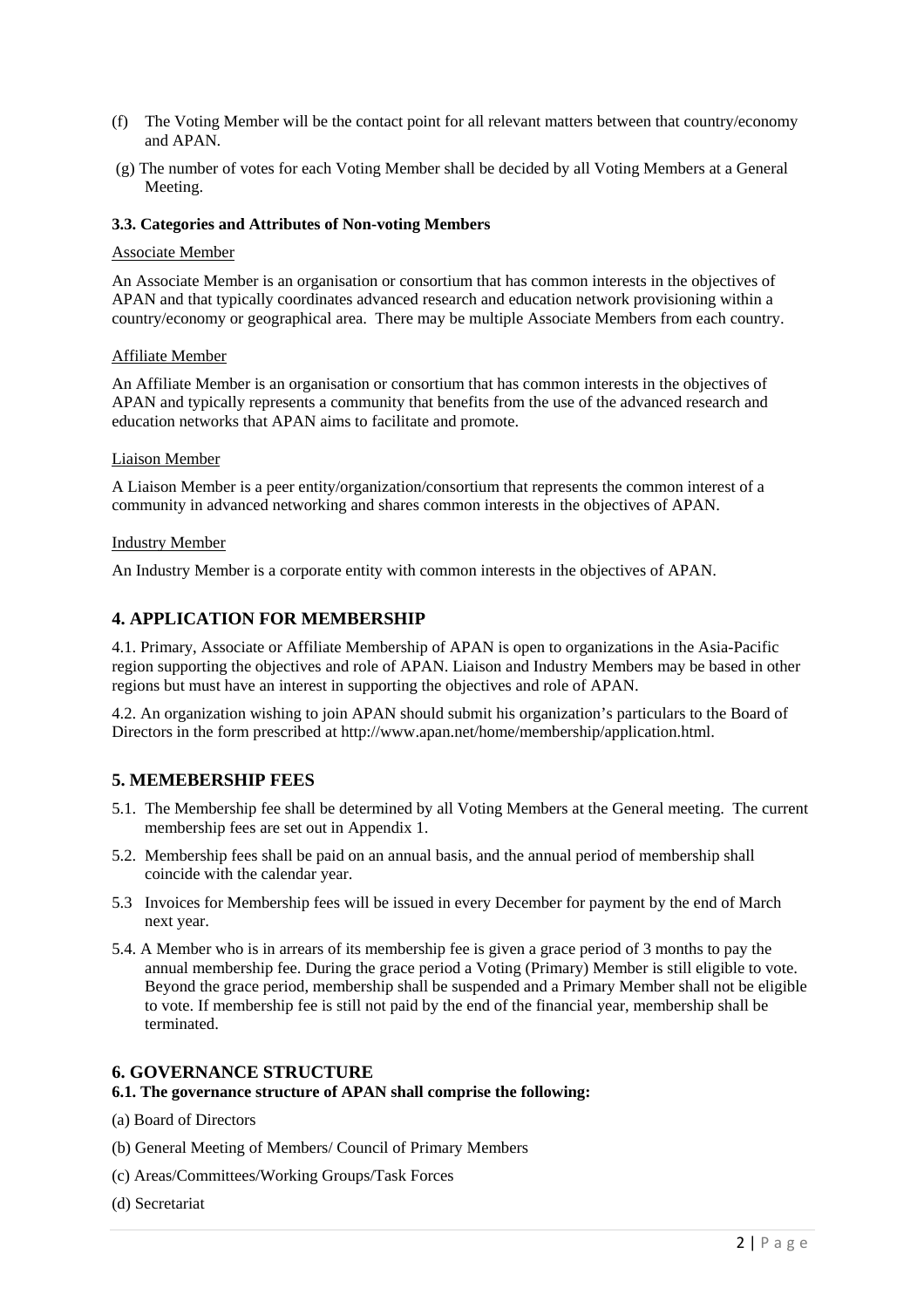### **6.2. Secretariat**

(a) The Secretariat provides administrative and operational support within APAN.

(b) The Secretariat comprises a Managing Director and secretariat staff.

(c) The Board of Directors shall coordinate the recruitment of the Secretariat Managing Director and all Secretariat staff.

(d) The Managing Director shall supervise the operations of the Secretariat.

- (e) The Managing Director shall report to the Board of Directors.
- (f) All other Secretariat staff shall report to the Managing Director.

### **6.5. Areas, Working Groups, and BoFs**

- (a) Working Groups shall be organised under Areas.
- (b) Each Working Group shall elect a chair from among the members of that Working Group.

(c) The Working Group Chairs of a particular Area shall convene a meeting to elect an Area Director. At least half of the Working Group Chairs must participate in the election of their Area Director. The Area Director need not be a Working Group Chair.

(d) The formation of Working Groups and Areas shall be endorsed by the Council of Primary Members.

(e) Before a new Working Group is formed, it must first be established as a BoF for a period of one year after its formation to ensure that there is sufficient demand and benefit for the activity to become a Working Group. A Charter and proposed membership of the BoF should be prepared for consideration of Council. Council will review the operation of the BoF and any revision of its charter, after one year of its formation and determine whether it should become a Working Group.

### **6.6. Committees and Task Forces**

(a) The formation of Task Forces and Committees shall be approved by Council

(b) The Board of Directors may form Ad Hoc Committees or Task Forces with specific terms of reference as needed.

(c) The Board of Directors shall appoint the chairs of Task forces and Committees. The appointments will be endorsed by the Council of Primary Members

# **7. DIRECTORS**

- 7.1. Voting (Primary) Members will elect the Board of Directors
- 7.2. The number of Directors shall be determined by the Voting (Primary) Members. A minimum of 3 is required.
- 7.3. The term of a Director is 2 years. An individual may hold the office for a maximum of 2 consecutive terms of office. Thereafter he/she must abstain from the same office for a minimum period of 2 years. In applying the limit of consecutive terms, an initial period served which is a year or less will not count towards the maximum of 2 consecutive terms.
- 7.4. An Election Committee appointed by the General Meeting shall coordinate the election process which includes:
	- (a) Calling for nominations
	- (b) Ensuring all nominations are supported by a proposer and seconder
	- (c) Collation and presentation of nominations to the General Meeting for voting
	- (d) Counting/tallying of votes
	- (e) Announcing the voting results